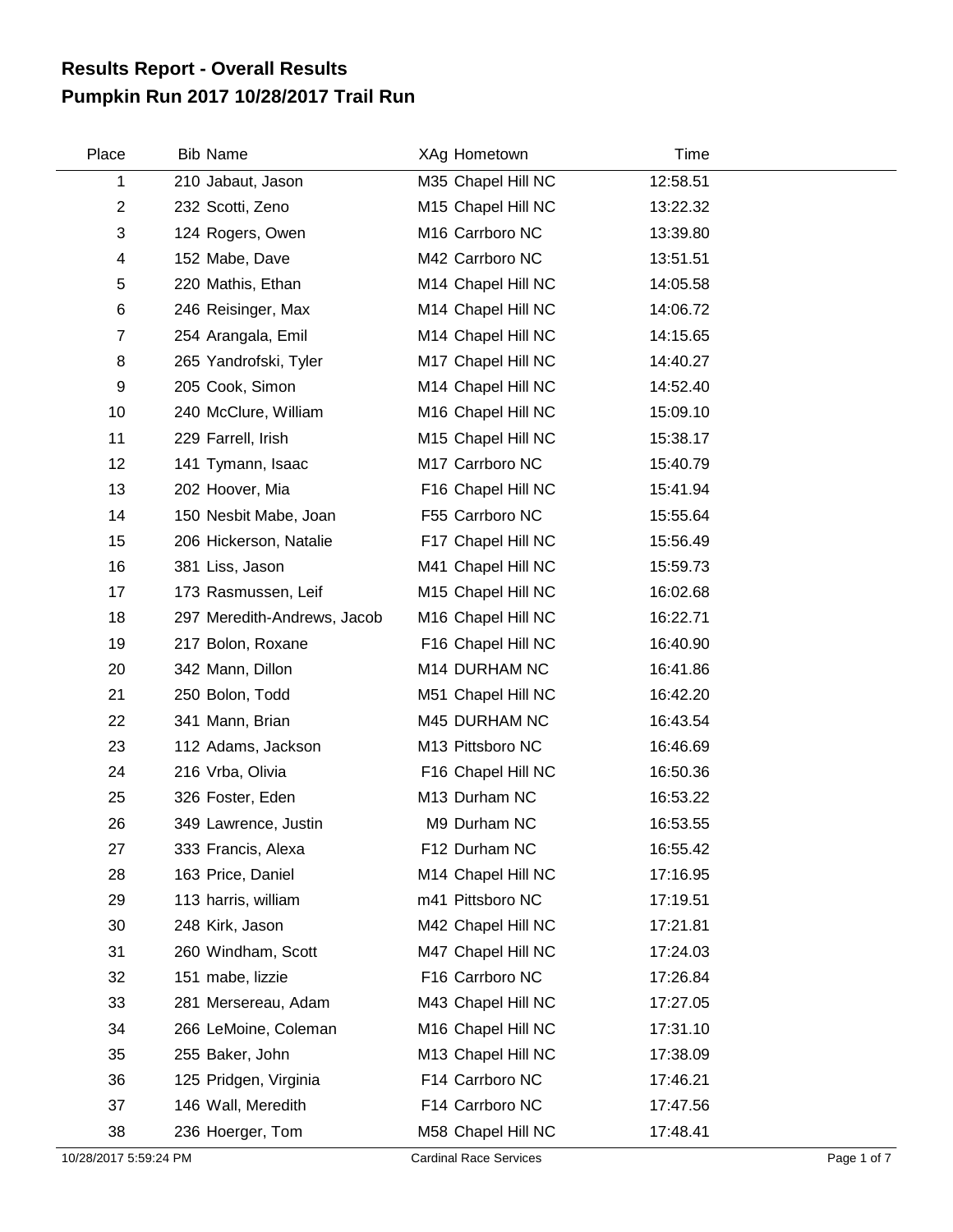| Place | <b>Bib Name</b>          | XAg Hometown        | Time     |  |
|-------|--------------------------|---------------------|----------|--|
| 39    | 195 Rasmussen, lan       | M12 Chapel Hill NC  | 18:00.11 |  |
| 40    | 183 Gallego Attis, Maria | F44 Chapel Hill NC  | 18:01.10 |  |
| 41    | 209 Clossick, Madigan    | f17 Chapel Hill NC  | 18:03.42 |  |
| 42    | 237 Thomas, Emma         | F14 Chapel Hill NC  | 18:03.92 |  |
| 43    | 378 Greene, Andrew       | M51 Chapel Hill NC  | 18:07.16 |  |
| 44    | 379 Greene, Caeden       | M16 Chapel Hill NC  | 18:07.72 |  |
| 45    | 108 Stinchcombe, Bradley | M16 Hillsborough NC | 18:13.13 |  |
| 46    | 334 Cash, Miles          | M8 Durham NC        | 18:15.49 |  |
| 47    | 386 Weeks, Kevin         | M52 Carrboro NC     | 18:17.42 |  |
| 48    | 343 Wallace, Bob         | M60 DURHAM NC       | 18:25.13 |  |
| 49    | 156 Jass, Theo           | M28 Carrboro NC     | 18:30.73 |  |
| 50    | 278 Rahn, Blake          | M45 Chapel Hill NC  | 18:36.71 |  |
| 51    | 107 Wade, Zoe            | F13 Hillsborough NC | 18:38.77 |  |
| 52    | 264 Combs, Chris         | M50 Chapel Hill NC  | 18:39.78 |  |
| 53    | 276 Patterson, Evan      | M50 Chapel Hill NC  | 18:44.94 |  |
| 54    | 164 Schmidt, Blaine      | m50 Chapel Hill NC  | 18:48.75 |  |
| 55    | 208 Clossick, Tina       | F46 Chapel Hill NC  | 18:54.25 |  |
| 56    | 171 Paiewonsky, Ed       | M29 Chapel Hill NC  | 18:57.37 |  |
| 57    | 170 Gordek, Harper       | M40 Chapel Hill NC  | 18:59.08 |  |
| 58    | 234 VanHook, Michael     | M10 Chapel Hill NC  | 19:12.94 |  |
| 59    | 339 Diabate, Djahkla     | M8 Durham NC        | 19:21.00 |  |
| 60    | 332 Spaulding, Khalil    | M9 Durham NC        | 19:21.28 |  |
| 61    | 348 Chiti, Melissa       | F51 Durham NC       | 19:23.52 |  |
| 62    | 384 Cook, Owen           | M12 Durham NC       | 19:27.15 |  |
| 63    | 109 stinchcombe, tom     | m48 Hillsborough NC | 19:28.78 |  |
| 64    | 295 Kwong, Yasmine       | F11 Chapel Hill NC  | 19:31.69 |  |
| 65    | 126 Pridgen, Dallas      | M55 Carrboro NC     | 19:31.69 |  |
| 66    | 186 Vaughn, Hamilton     | M11 Chapel Hill NC  | 19:41.28 |  |
| 67    | 194 Hammond, Caroline    | F14 Chapel Hill NC  | 19:51.85 |  |
| 68    | 230 Travaglia, Greta     | F17 Chapel Hill NC  | 19:57.68 |  |
| 69    | 130 Goco, Norman         | M48 Carrboro NC     | 20:00.17 |  |
| 70    | 338 Sanders, Jeremiah    | M6 Durham NC        | 20:03.80 |  |
| 71    | 262 Windham, Ellie       | F15 Chapel Hill NC  | 20:07.26 |  |
| 72    | 103 Tolbert, Ashlyn      | F15 GRAHAM NC       | 20:07.54 |  |
| 73    | 221 Hickerson, Emily     | F14 Chapel Hill NC  | 20:07.62 |  |
| 74    | 256 Fiorito, Teresa      | F15 Chapel Hill NC  | 20:09.06 |  |
| 75    | 132 Goco, Karina         | F17 Carrboro NC     | 20:11.77 |  |
| 76    | 165 Zengerle, Asa        | M10 Chapel Hill NC  | 20:22.86 |  |
| 77    | 197 Caress, Lula         | F11 Chapel Hill NC  | 20:24.20 |  |
| 78    | 376 Mast, Sylvia         | F10 Chapel Hill NC  | 20:25.79 |  |
| 79    | 372 Mast, Chris          | M55 Chapel Hill NC  | 20:26.04 |  |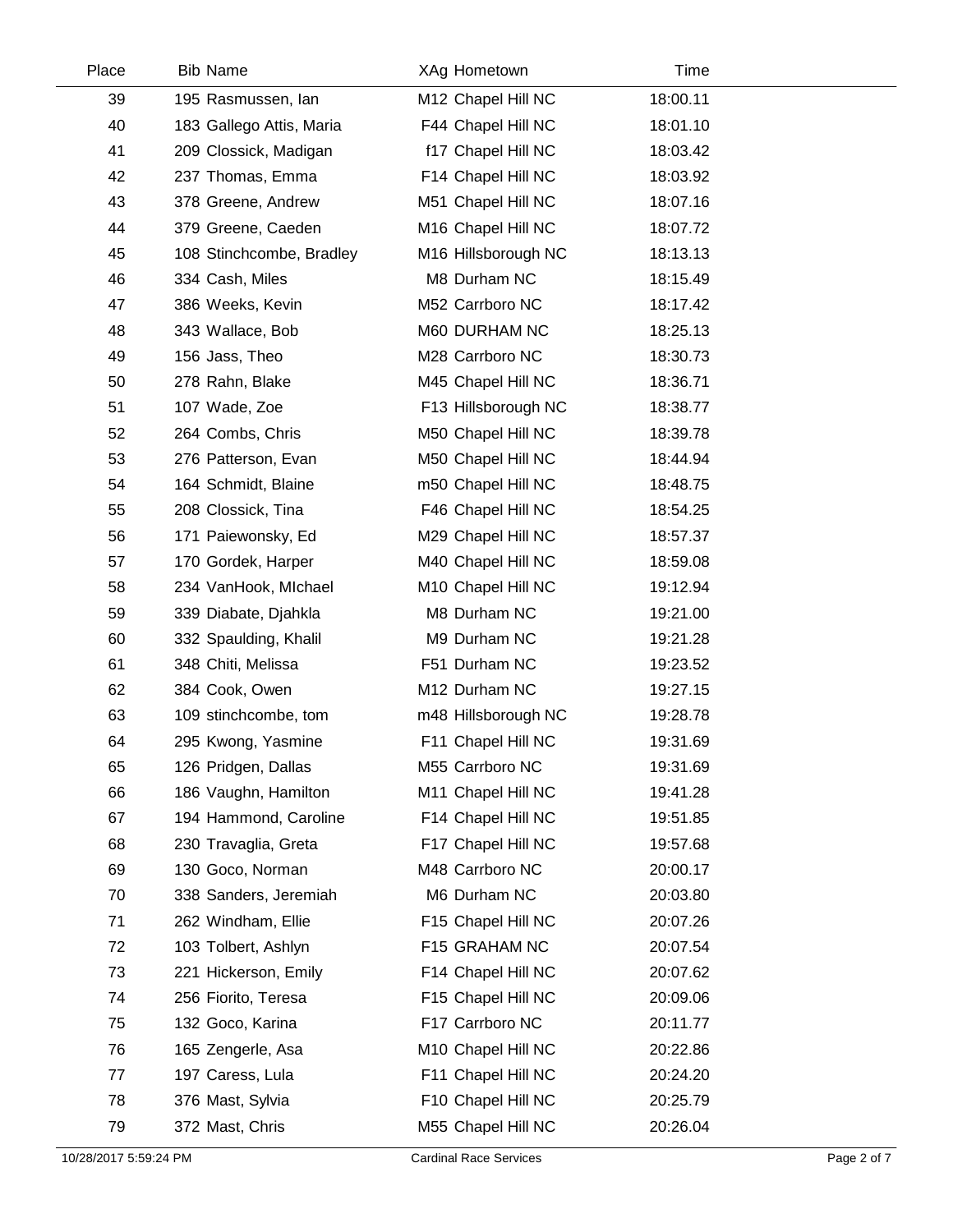| Place | <b>Bib Name</b>               | XAg Hometown            | Time     |  |
|-------|-------------------------------|-------------------------|----------|--|
| 80    | 311 Perea, Rodrigo            | M <sub>10</sub> Cary NC | 20:30.00 |  |
| 81    | 167 Zengerle, Jason           | M44 Chapel Hill NC      | 20:31.15 |  |
| 82    | 382 Klassen, Isaiah           | M9 Cary NC              | 20:31.82 |  |
| 83    | 131 Tellez, Montserrat        | F48 Carrboro NC         | 20:32.72 |  |
| 84    | 181 Huffman, Katie            | F36 Chapel Hill NC      | 20:33.60 |  |
| 85    | 373 Kashefsky, Emma           | F14 Chapel Hill NC      | 20:34.72 |  |
| 86    | 187 Vaughn, Hank              | M9 Chapel Hill NC       | 20:34.76 |  |
| 87    | 242 Richardson, Michael       | M13 Chapel Hill NC      | 20:35.07 |  |
| 88    | 371 Kashefsky, Howard         | M48 Chapel Hill NC      | 20:35.64 |  |
| 89    | 245 Reisinger, Deb            | F48 Chapel Hill NC      | 20:37.51 |  |
| 90    | 238 Miller, Jason             | M41 Chapel Hill NC      | 20:39.15 |  |
| 91    | 385 Cook, Brendan             | M11 Durham NC           | 20:39.70 |  |
| 92    | 299 Starling, Greg            | M28 Chapel Hill NC      | 20:53.85 |  |
| 93    | 161 Platts-Mills, Ian         | M10 Chapel Hill NC      | 21:01.19 |  |
| 94    | 337 Gamble, Aniya             | F10 Durham NC           | 21:01.19 |  |
| 95    | 271 Pohlman, Constanze        | F10 Chapel Hill NC      | 21:02.82 |  |
| 96    | 106 Wade, Michael             | M59 Hillsborough NC     | 21:03.05 |  |
| 97    | 204 Drumheller, Amy           | F44 Chapel Hill NC      | 21:04.54 |  |
| 98    | 203 Drumheller, Cole          | M8 Chapel Hill NC       | 21:05.20 |  |
| 99    | 174 Rasmussen, Silas          | M10 Chapel Hill NC      | 21:06.83 |  |
| 100   | 224 Crawford, Gavin           | M10 Chapel Hill NC      | 21:07.60 |  |
| 101   | 223 Crawford, Allison         | F43 Chapel Hill NC      | 21:10.93 |  |
| 102   | 176 Gannon, Michael           | M12 Chapel Hill NC      | 21:15.49 |  |
| 103   | 377 Nicholson, Bobby          | M27 Chapel Hill NC      | 21:17.20 |  |
| 104   | 328 Spalding, Nicholas        | M44 Durham NC           | 21:20.59 |  |
| 105   | 303 Fraser, Phoebe            | F9 Chapel Hill NC       | 21:22.62 |  |
| 106   | 302 Fraser, Stephen           | M47 Chapel Hill NC      | 21:23.97 |  |
| 107   | 301 McAvoy-Bickford, Benjamin | M14 Chapel Hill NC      | 21:29.61 |  |
| 108   | 212 Nervo-Jabaut, Liam        | M7 Chapel Hill NC       | 21:32.78 |  |
| 109   | 310 Story, Charlotte          | F23 Chapel Hill NC      | 21:36.11 |  |
| 110   | 294 Kwong, Laila              | F8 Chapel Hill NC       | 21:39.60 |  |
| 111   | 190 Eller, Daniel             | M36 Chapel Hill NC      | 21:39.96 |  |
| 112   | 128 Schneider, Zach           | M28 Carrboro NC         | 21:40.60 |  |
| 113   | 306 Hill, Dan                 | M40 Chapel Hill NC      | 21:40.80 |  |
| 114   | 259 Desormeau, Marc           | M47 Chapel Hill NC      | 21:40.88 |  |
| 115   | 105 LeClaire, Bastian         | M10 Hillsborough NC     | 21:41.06 |  |
| 116   | 127 Holden, Sarah             | F28 Carrboro NC         | 21:42.02 |  |
| 117   | 258 Hawley, Charlotte         | F8 Chapel Hill NC       | 21:42.35 |  |
| 118   | 315 Hawley, Ben               | M14 Chapel Hill NC      | 21:42.74 |  |
| 119   | 235 Althouse, Owen            | M15 Chapel Hill NC      | 21:42.93 |  |
| 120   | 233 Strong, Amy               | F49 Chapel Hill NC      | 21:43.54 |  |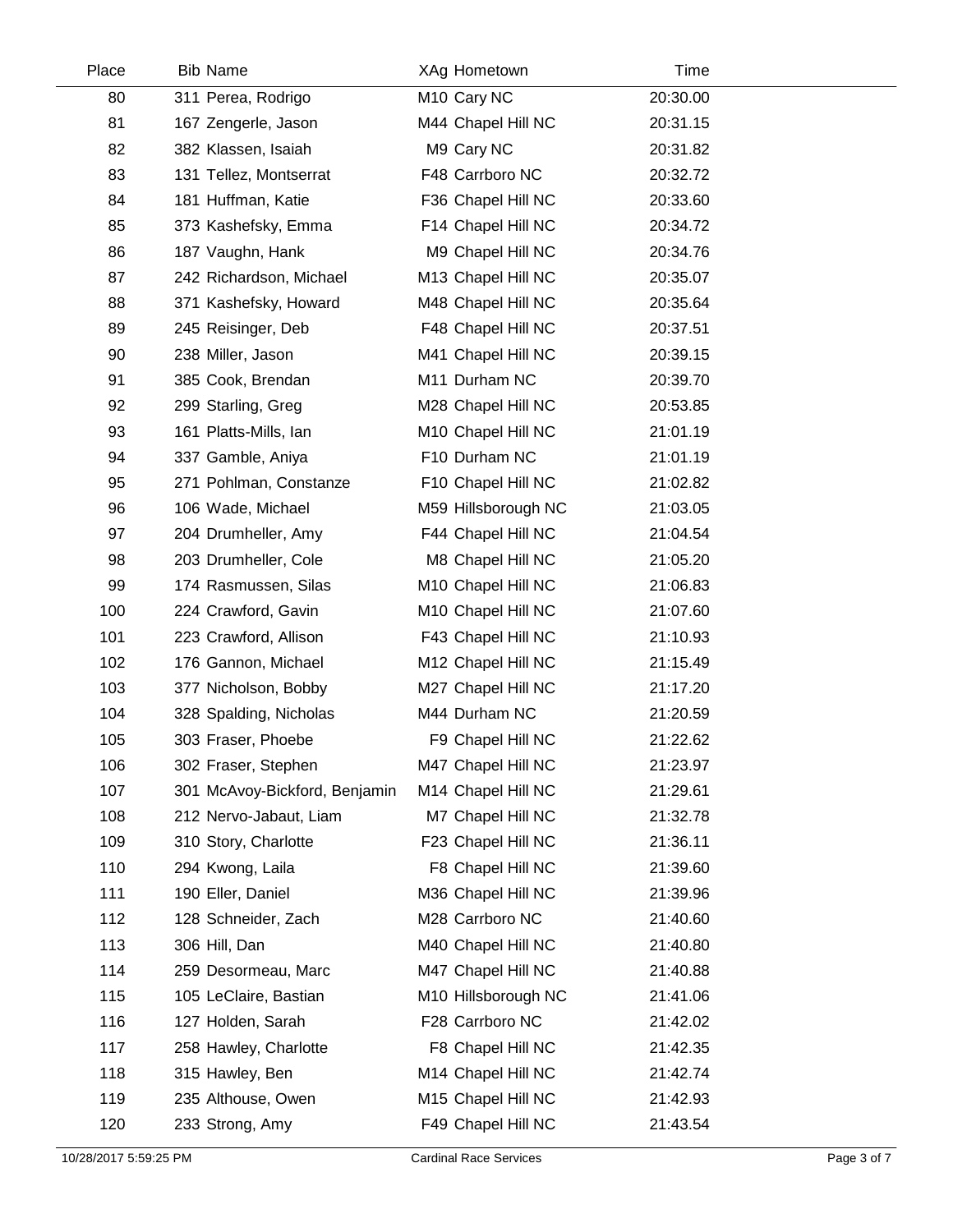| Place | <b>Bib Name</b>           | XAg Hometown            | Time     |  |
|-------|---------------------------|-------------------------|----------|--|
| 121   | 219 Cannon, Joshua        | M16 Chapel Hill NC      | 21:43.67 |  |
| 122   | 211 Nervo, Lucas          | M14 Chapel Hill NC      | 21:43.85 |  |
| 123   | 207 clossick, keegan      | m14 Chapel Hill NC      | 21:45.16 |  |
| 124   | 369 Werley, Austin        | M12 Chapel Hill NC      | 21:53.32 |  |
| 125   | 257 Hawley, Dawna         | F47 Chapel Hill NC      | 22:00.24 |  |
| 126   | 366 DaSilva, Nicholas     | M <sub>10</sub> Vass NC | 22:01.10 |  |
| 127   | 118 Willets, Nicholas     | M13 Apex NC             | 22:02.87 |  |
| 128   | 117 Willets, Nicole       | F44 Apex NC             | 22:04.67 |  |
| 129   | 225 Crawford, Miles       | M8 Chapel Hill NC       | 22:07.61 |  |
| 130   | 196 Caress, Baxter        | M7 Chapel Hill NC       | 22:10.74 |  |
| 131   | 199 Caren, Neal           | M44 Chapel Hill NC      | 22:12.70 |  |
| 132   | 351 Bowen, Mimi           | F23 Durham NC           | 22:22.49 |  |
| 133   | 177 Kornylak, Sam         | M14 Chapel Hill NC      | 22:23.46 |  |
| 134   | 121 Swigart, Jim          | M45 Apex NC             | 22:32.91 |  |
| 135   | 111 Adams, Avery          | F10 Pittsboro NC        | 22:40.49 |  |
| 136   | 193 Hammond, Phil         | M50 Chapel Hill NC      | 22:40.88 |  |
| 137   | 291 Honeycutt, Raine      | F9 Chapel Hill NC       | 22:48.39 |  |
| 138   | 263 Windham, Caroline     | F10 Chapel Hill NC      | 22:50.71 |  |
| 139   | 360 Pirone, Luca          | F10 Carrboro NC         | 23:07.56 |  |
| 140   | 362 Pirone, Jason         | M47 Carrboro NC         | 23:08.14 |  |
| 141   | 361 Troester, Melissa     | F45 Carrboro NC         | 23:10.73 |  |
| 142   | 155 Gilmartin, Bryce      | M10 Carrboro NC         | 23:15.38 |  |
| 143   | 110 Kozlowski, Randy      | M35 Mebane NC           | 23:18.09 |  |
| 144   | 123 Morton, Devin         | M14 Carrboro NC         | 23:23.62 |  |
| 145   | 188 Vaughn, Nick          | M39 Chapel Hill NC      | 23:25.86 |  |
| 146   | 222 Crawford, Greg        | M44 Chapel Hill NC      | 23:29.94 |  |
| 147   | 309 Noor, Soukaina        | F23 Chapel Hill NC      | 23:39.85 |  |
| 148   | 359 Rogers, Kim           | F46 Carrboro NC         | 23:48.15 |  |
| 149   | 298 Falek, Romy           | F11 Chapel Hill NC      | 23:49.43 |  |
| 150   | 336 Harris, Ty Jerelle    | M7 Durham NC            | 23:50.65 |  |
| 151   | 175 gannon, peter         | M50 Chapel Hill NC      | 23:50.92 |  |
| 152   | 383 Cook, Steven          | M39 Durham NC           | 23:53.00 |  |
| 153   | 335 Cash, Chase           | M6 Durham NC            | 23:53.52 |  |
| 154   | 154 Warner, Matt          | M32 Carrboro NC         | 23:56.71 |  |
| 155   | 153 Warner, Katie         | F30 Carrboro NC         | 23:58.06 |  |
| 156   | 249 Kirk, Uma             | F11 Chapel Hill NC      | 24:05.15 |  |
| 157   | 122 Jones, Dexter         | M8 Carrboro NC          | 24:05.38 |  |
| 158   | 247 Kirk, Deepa           | F43 Chapel Hill NC      | 24:09.36 |  |
| 159   | 149 Owens, Sarah          | F30 Carrboro NC         | 24:09.65 |  |
| 160   | 365 Chan, Little          | F38 Durham NC           | 24:13.19 |  |
| 161   | 324 Mitchell-Allen, Tanya | F42 Durham NC           | 24:13.93 |  |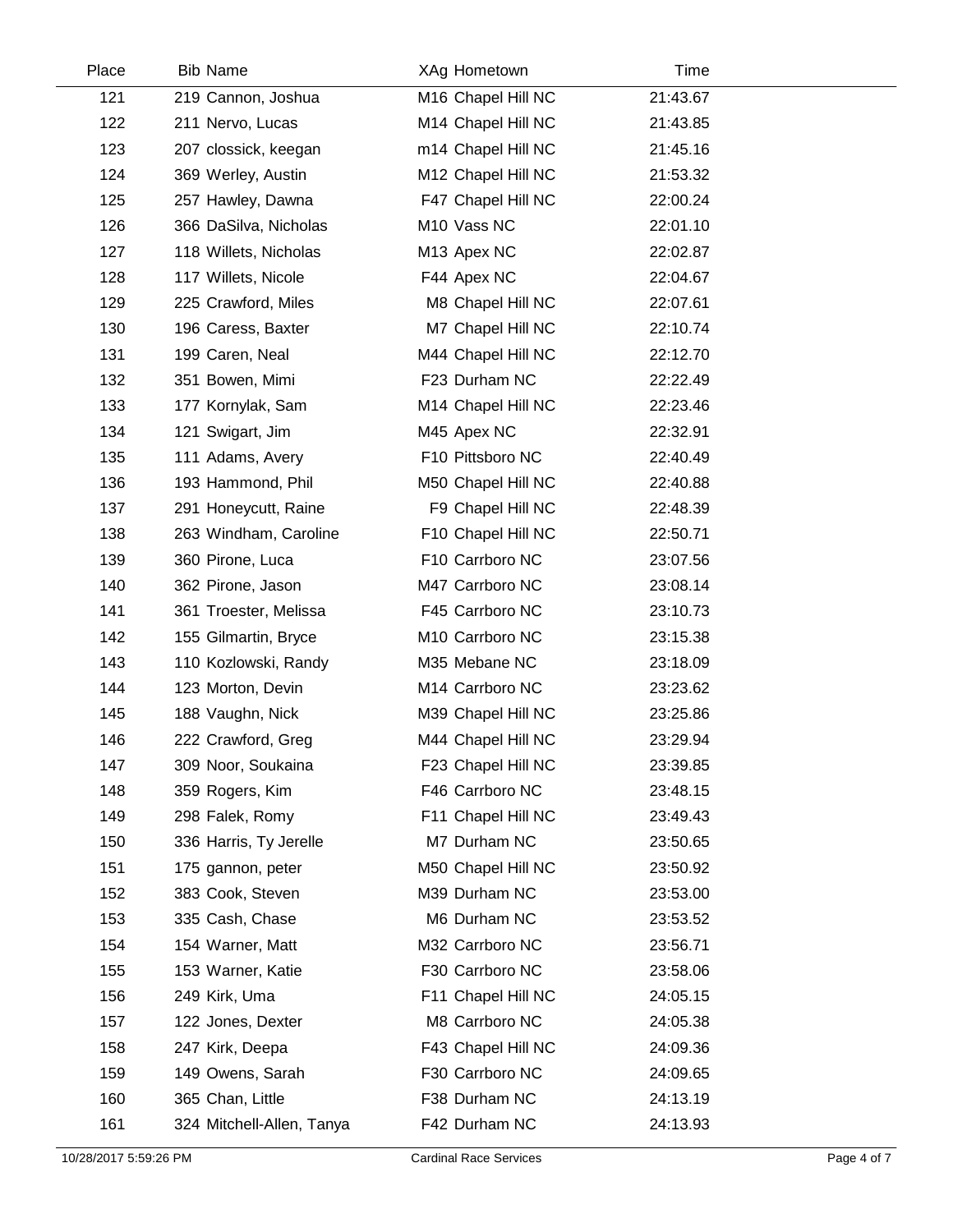| Place | <b>Bib Name</b>           | XAg Hometown        | Time     |  |
|-------|---------------------------|---------------------|----------|--|
| 162   | 307 Baker, lan            | M11 Chapel Hill NC  | 24:26.20 |  |
| 163   | 104 LeClaire, Deborah     | F39 Hillsborough NC | 24:27.36 |  |
| 164   | 252 Keicher, Owen         | M7 Chapel Hill NC   | 24:32.45 |  |
| 165   | 157 Snell, Kirby          | F30 Carrboro NC     | 24:34.30 |  |
| 166   | 215 Wiltshire, Jonah      | M12 Chapel Hill NC  | 24:38.28 |  |
| 167   | 101 Sperlazza, Justin     | M30 Richmond VA     | 24:39.96 |  |
| 168   | 201 Papazoglou, Leah      | F10 Chapel Hill NC  | 24:40.36 |  |
| 169   | 192 Thananopavarn, Adrian | M15 Chapel Hill NC  | 24:41.37 |  |
| 170   | 214 Tarantino, Lisa       | F50 Chapel Hill NC  | 24:41.49 |  |
| 171   | 200 Papazoglou, Michael   | M46 Chapel Hill NC  | 24:41.71 |  |
| 172   | 350 Hodnett, Stephanie    | F32 Durham NC       | 24:52.98 |  |
| 173   | 356 Younts, Brandon       | M41 Fayetteville NC | 24:54.03 |  |
| 174   | 300 McAvoy, Greg          | M56 Chapel Hill NC  | 25:02.07 |  |
| 175   | 218 Reisinger, Lena       | F10 Chapel Hill NC  | 25:04.75 |  |
| 176   | 374 Freeman, Shelby       | F14 Chapel Hill NC  | 25:05.14 |  |
| 177   | 375 Mast, Ingrid          | F14 Chapel Hill NC  | 25:07.78 |  |
| 178   | 269 Vandegrift, Camilla   | F10 Chapel Hill NC  | 25:17.32 |  |
| 179   | 312 Nelson, Kristi        | F55 Clayton NC      | 25:22.28 |  |
| 180   | 134 Wares, Nathaniel      | M10 Carrboro NC     | 25:25.41 |  |
| 181   | 135 Wares, Jason          | M45 Carrboro NC     | 25:26.31 |  |
| 182   | 133 Wares, Maddie         | F10 Carrboro NC     | 25:29.89 |  |
| 183   | 370 Werley, Eliot         | M9 Chapel Hill NC   | 25:46.47 |  |
| 184   | 172 Cucchi, Nicole        | F26 Chapel Hill NC  | 25:48.79 |  |
| 185   | 358 Minter, Elorie        | F6 Chapel Hill NC   | 25:57.03 |  |
| 186   | 357 Minter, Stephanie     | F40 Chapel Hill NC  | 25:58.18 |  |
| 187   | 166 Zengerle, Georgia     | F7 Chapel Hill NC   | 26:00.02 |  |
| 188   | 159 Farel, Claire         | F42 Chapel Hill NC  | 26:01.27 |  |
| 189   | 368 Werley, Sean          | M46 Chapel Hill NC  | 26:01.89 |  |
| 190   | 344 Wallace, Roberta      | F60 DURHAM NC       | 26:46.39 |  |
| 191   | 179 Kornylak, Vera        | F42 Chapel Hill NC  | 26:49.86 |  |
| 192   | 178 Kornylak, Theo        | M7 Chapel Hill NC   | 26:51.49 |  |
| 193   | 185 Vaughn, Ellie         | F9 Chapel Hill NC   | 27:13.30 |  |
| 194   | 182 Cable, Anne           | F30 Chapel Hill NC  | 27:15.72 |  |
| 195   | 267 Vandegrift, Fletcher  | M8 Chapel Hill NC   | 27:18.44 |  |
| 196   | 114 Harris, Susan         | F42 Pittsboro NC    | 27:19.99 |  |
| 197   | 268 Vandegrift, Sara      | F40 Chapel Hill NC  | 27:30.17 |  |
| 198   | 304 Fraser, Kim           | F46 Chapel Hill NC  | 27:40.17 |  |
| 199   | 253 Perry, Susan          | F54 Chapel Hill NC  | 28:02.27 |  |
| 200   | 352 Watkins, Rebecca      | F33 Durham NC       | 28:19.91 |  |
| 201   | 353 George, David         | M39 Durham NC       | 28:21.05 |  |
| 202   | 329 Terrel, Wayne         | M63 Durham NC       | 28:21.69 |  |
|       |                           |                     |          |  |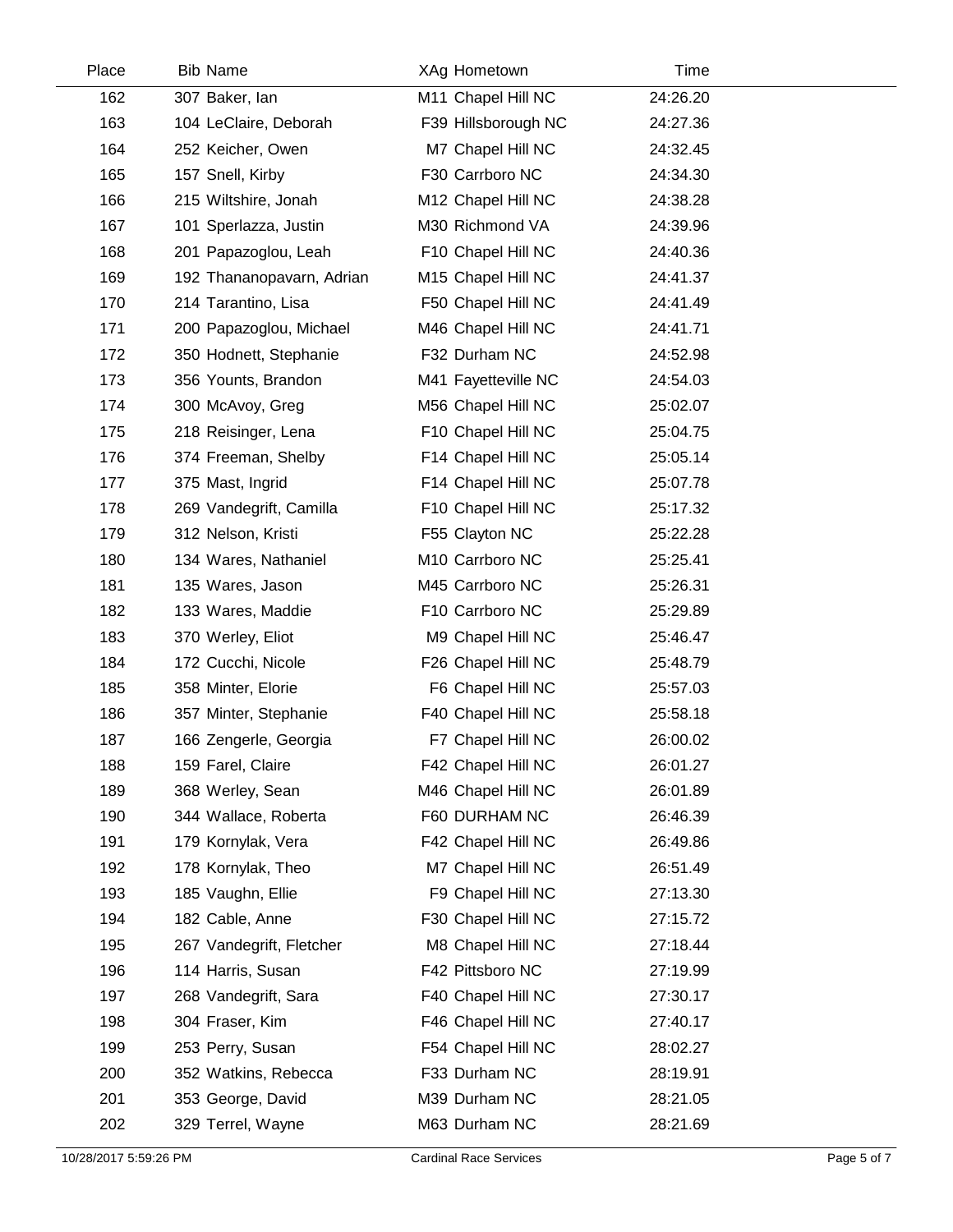| Place | <b>Bib Name</b>          | XAg Hometown       | Time     |  |
|-------|--------------------------|--------------------|----------|--|
| 203   | 280 Rahn, Calder         | M12 Chapel Hill NC | 28:24.05 |  |
| 204   | 277 Hurt, Christi        | F46 Chapel Hill NC | 28:30.03 |  |
| 205   | 226 Shofer, Scott        | M49 Chapel Hill NC | 28:41.18 |  |
| 206   | 227 Shofer, Sharon       | F48 Chapel Hill NC | 28:41.34 |  |
| 207   | 228 Shofer, Nate         | M11 Chapel Hill NC | 28:42.07 |  |
| 208   | 241 Pendzich, Margaret   | F53 Chapel Hill NC | 29:02.79 |  |
| 209   | 364 Kasten, Michael      | M45 Chapel Hill NC | 29:04.29 |  |
| 210   | 363 Kasten, Tracy        | F45 Chapel Hill NC | 29:05.81 |  |
| 211   | 261 Windham, Laura       | F46 Chapel Hill NC | 29:18.02 |  |
| 212   | 289 Stevens, Coco        | F14 Chapel Hill NC | 29:26.22 |  |
| 213   | 180 Doughty, Andrea      | F47 Chapel Hill NC | 29:30.16 |  |
| 214   | 288 Stevens, Bruce       | M47 Chapel Hill NC | 29:32.14 |  |
| 215   | 340 Long, Jenna          | F31 Durham NC      | 29:42.47 |  |
| 216   | 138 Gichane, Margaret    | F27 Carrboro NC    | 29:48.13 |  |
| 217   | 198 Hess, Amie           | F45 Chapel Hill NC | 29:50.72 |  |
| 218   | 320 Davis, Valerie       | F38 Raleigh NC     | 29:52.49 |  |
| 219   | 323 Davis, Jack          | M3 Raleigh NC      | 29:52.54 |  |
| 220   | 319 Davis, Jon           | m36 Raleigh NC     | 29:52.70 |  |
| 221   | 322 Davis, Ella          | F8 Raleigh NC      | 29:53.17 |  |
| 222   | 321 Davis, Addy          | F5 Raleigh NC      | 29:53.46 |  |
| 223   | 283 Causley, Robert      | M5 Chapel Hill NC  | 30:37.36 |  |
| 224   | 282 Hooks, Elizabeth     | F43 Chapel Hill NC | 30:38.21 |  |
| 225   | 136 Chen, May            | F29 Carrboro NC    | 30:46.73 |  |
| 226   | 137 Paxton, Becky        | F30 Carrboro NC    | 30:46.75 |  |
| 227   | 102 Brennan, Michael     | m73 BURLINGTON NC  | 30:58.61 |  |
| 228   | 162 Platts-Mills, Laurel | M5 Chapel Hill NC  | 31:07.54 |  |
| 229   | 116 wray, mike           | M51 Apex NC        | 31:08.59 |  |
| 230   | 191 Thananopavarn, Susan | F43 Chapel Hill NC | 31:09.04 |  |
| 231   | 160 Platts-Mills, Tim    | M43 Chapel Hill NC | 31:09.25 |  |
| 232   | 330 Salifou, Zaynab      | F7 Durham NC       | 31:13.11 |  |
| 233   | 327 Cash, Brad           | M42 Durham NC      | 31:23.97 |  |
| 234   | 184 Vaughn, Katie        | F39 Chapel Hill NC | 32:32.91 |  |
| 235   | 293 Honeycutt, Carter    | M5 Chapel Hill NC  | 32:56.35 |  |
| 236   | 292 Honeycutt, Travis    | M46 Chapel Hill NC | 32:57.57 |  |
| 237   | 139 Tymann, Nathan       | M48 Carrboro NC    | 33:30.36 |  |
| 238   | 142 Tymann, Naomi        | F14 Carrboro NC    | 33:30.59 |  |
| 239   | 316 Whitcomb, Ryan       | M33 Raleigh NC     | 33:43.84 |  |
| 240   | 317 Towne, Malin         | F31 Raleigh NC     | 33:43.99 |  |
| 241   | 148 Sivaraman, Arin      | M7 Carrboro NC     | 34:18.77 |  |
| 242   | 147 Sivaraman, Heather   | F39 Carrboro NC    | 34:23.18 |  |
| 243   | 115 Deigan, Maggie       | F23 greensboro NC  | 37:14.49 |  |